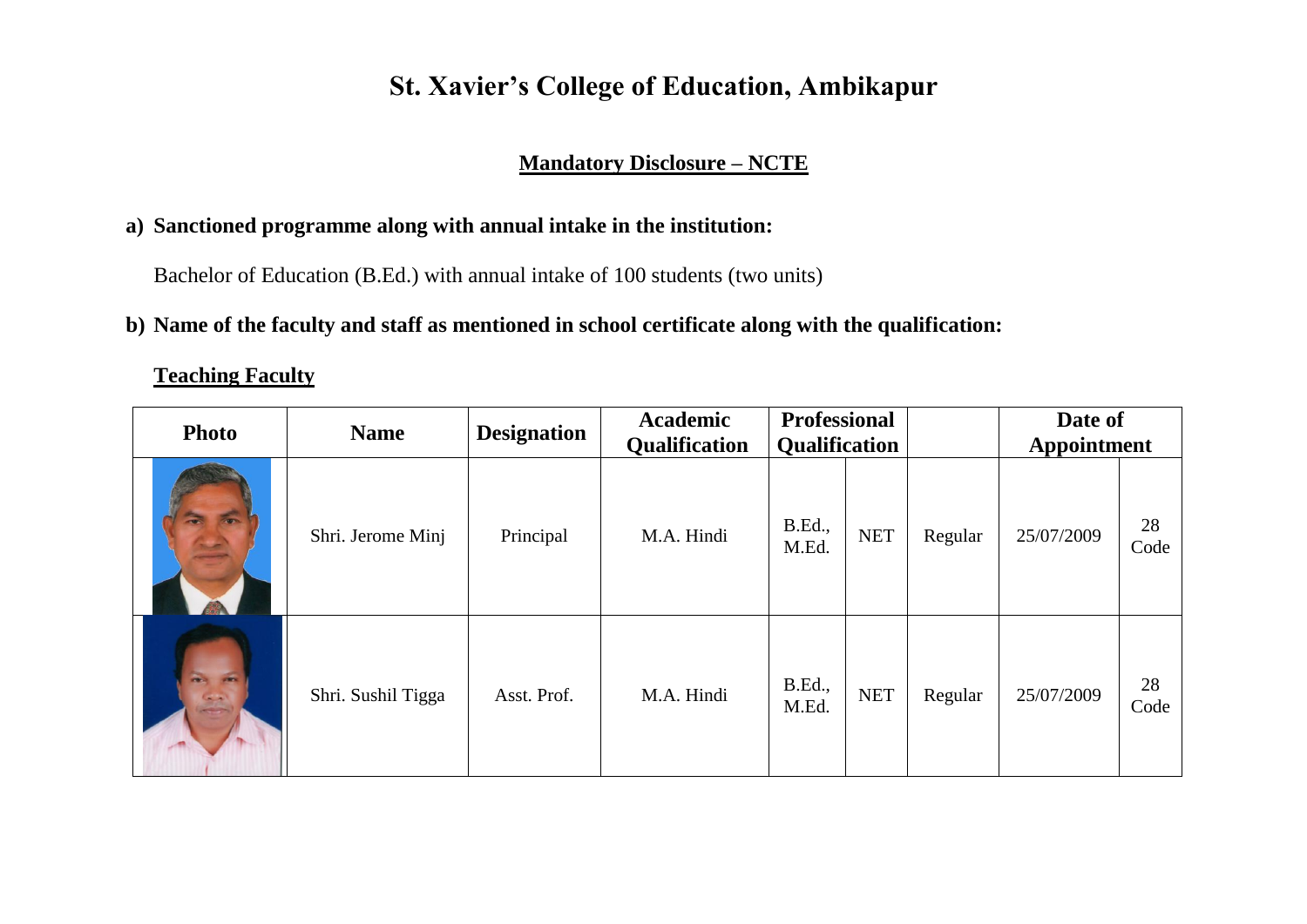|         | Miss. Nilmani Tigga  | Asst. Prof. | M.A. Eco.     | <b>B.Ed.,</b><br>M.Ed | $\overline{\phantom{a}}$ | Regular | 25/07/2009 | 28<br>Code |
|---------|----------------------|-------------|---------------|-----------------------|--------------------------|---------|------------|------------|
|         | Shri. Kalyanus Minj  | Asst. Prof. | M.A. Hindi    | B.Ed.,<br>M.Ed        | $\operatorname{NET}$     | Regular | 01/09/2009 | 28<br>Code |
| $\circ$ | Miss. Prity Chandola | Lecturer    | M.Sc. Zoology | B.Ed.,<br>M.Ed.       |                          | Ad hoc  | 01/08/2013 |            |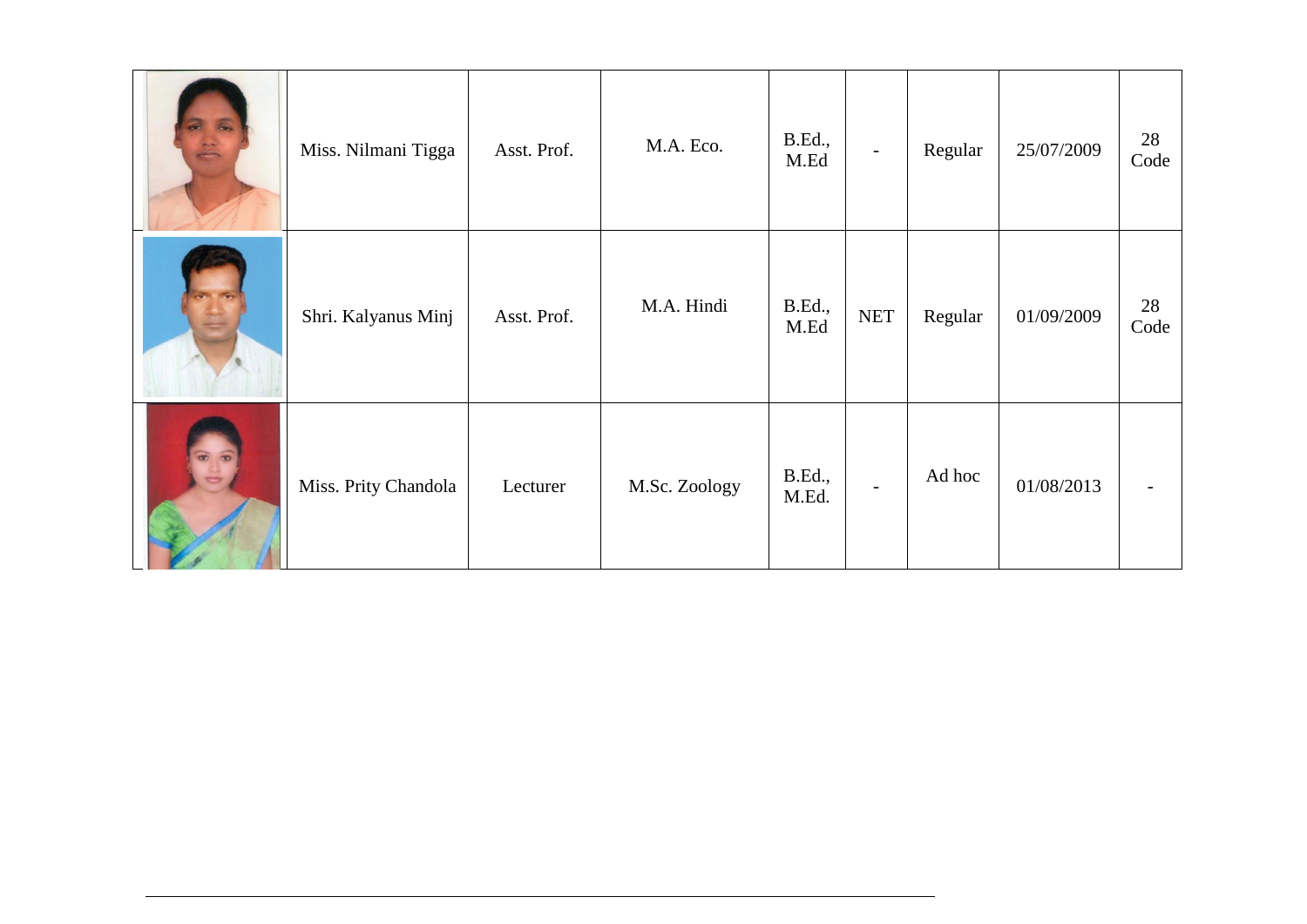# **Non Teaching**

| <b>Photo</b> | <b>Name</b>               | <b>Designation</b>       | <b>Academic</b><br>Qualification | Date of<br><b>Appointment</b> |
|--------------|---------------------------|--------------------------|----------------------------------|-------------------------------|
|              | Ku. Nitya Tigga           | Librarian                | M. Lib. I.Sc.                    | 01/02/2014                    |
|              | Shri. Sandeep Kumar Xalxo | Physical Director        | B.A., B.P.Ed.,<br>M.P.Ed.        | 25/07/2009                    |
|              | Shri. Ajit Neelam Kujur   | <b>Account Assistant</b> | M.A., PGDCA                      | 01/08/2012                    |
| <b>START</b> | Shri. Sanjay Kumar Sinha  | <b>Assistant Clerk</b>   | <b>B.A. M.A.</b>                 | 25/07/2009                    |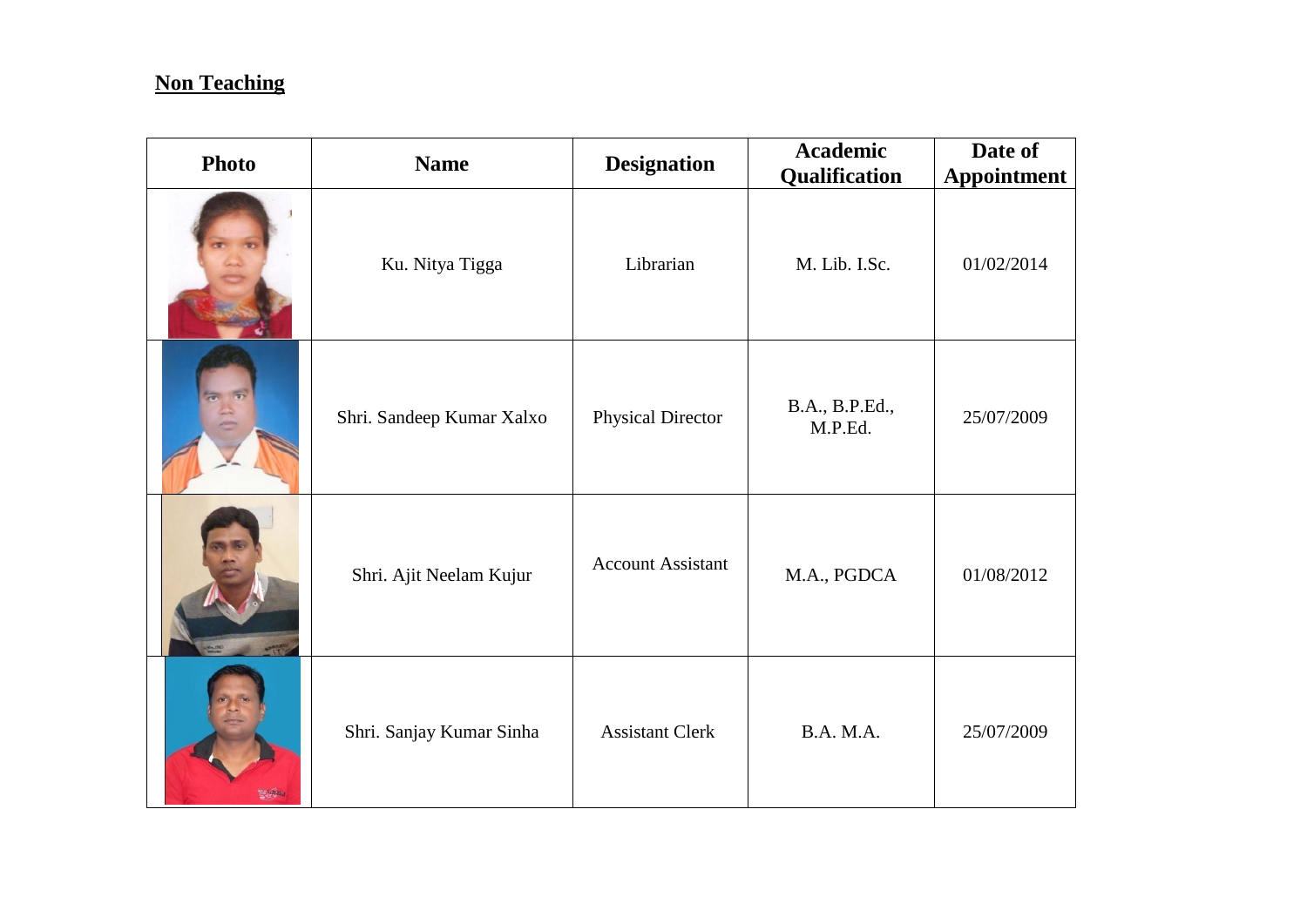| Shri. Robert P. Tigga | <b>Technical Assistant</b> | B.Com., MSW | 01/08/2013 |
|-----------------------|----------------------------|-------------|------------|
| Shri. Samual Tigga    | Peon                       | B.A         | 25/07/2009 |
| Shri. Deonis Kujur    | Attendant                  | B.Com.      | 25/07/2009 |
| Miss. Sumitra Tirkey  | Attendant                  | H.S.S       | 25/07/2009 |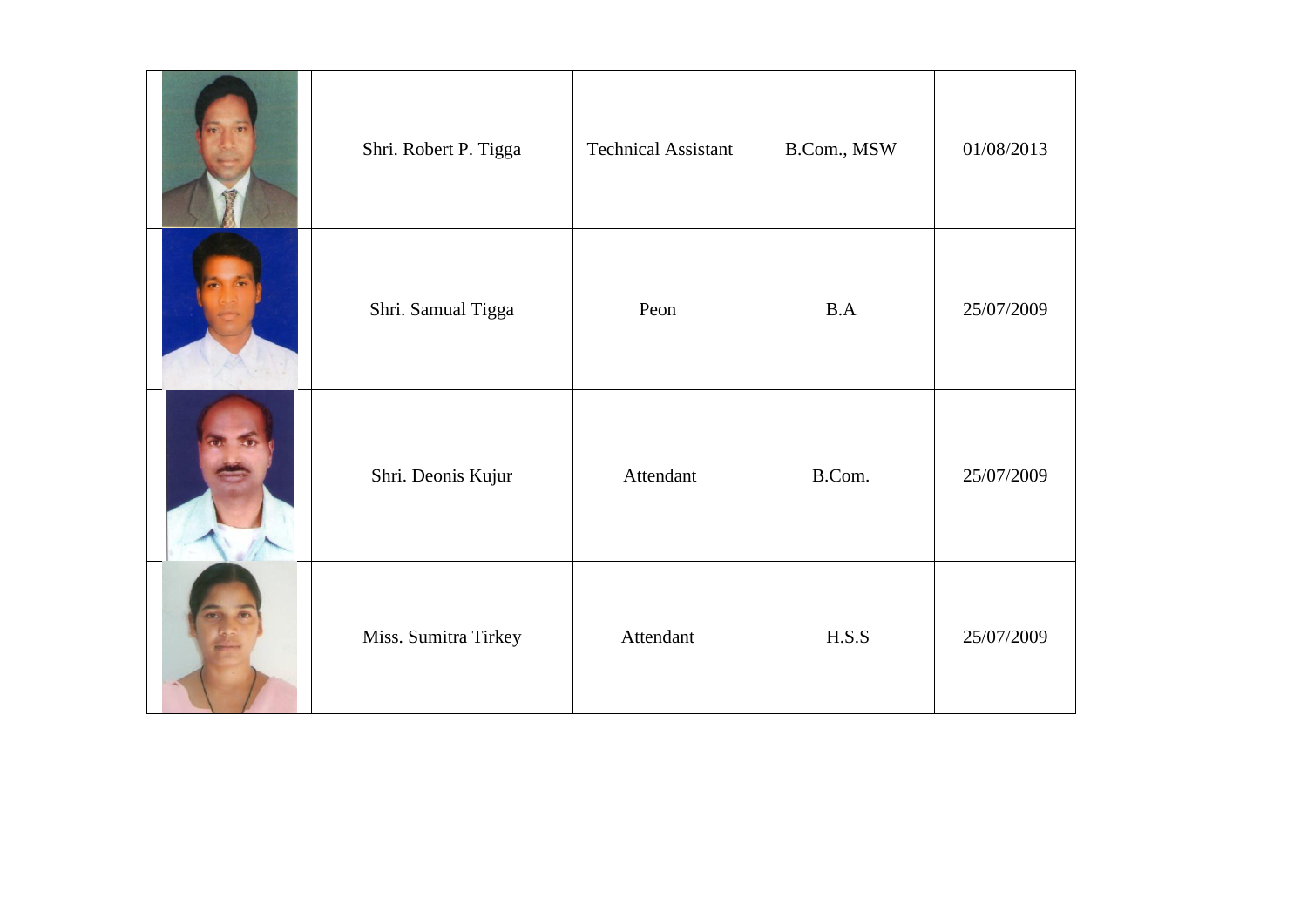# **c) Name of the faculty members who left or joined during the last quarter:**

 $\triangleright$  faculty member who left the Institute

| <b>Photo</b> | <b>Name</b>        | <b>Designation</b> | <b>Academic</b><br><b>Qualification</b> | <b>Professional</b><br><b>Qualification</b> |        | Date of<br>Appointment |
|--------------|--------------------|--------------------|-----------------------------------------|---------------------------------------------|--------|------------------------|
|              | Miss. Jagmeet Kour | Asst. Prof.        | M.A. Sociology                          | M.Ed., M.Phil                               | Ad hoc | 01/12/2012             |

 $\triangleright$  Faculty members who Joined the Institute

| <b>Photo</b>         | <b>Name</b>          | <b>Designation</b> | <b>Academic</b><br>Qualification | <b>Professional</b><br>Qualification |        | Date of<br><b>Appointment</b> |
|----------------------|----------------------|--------------------|----------------------------------|--------------------------------------|--------|-------------------------------|
|                      | Miss. Benedicta Bara | Asst. Prof.        | M.A., English                    | B.Ed., M.Ed.                         | Ad hoc | 01/08/2015                    |
| $\frac{1}{\sqrt{2}}$ | Miss. Nirmala Xalxo  | Asst. Prof.        | M.A., English,<br>Political Sc.  | B.Ed., M.Ed.                         | Ad hoc | 01.09.2015                    |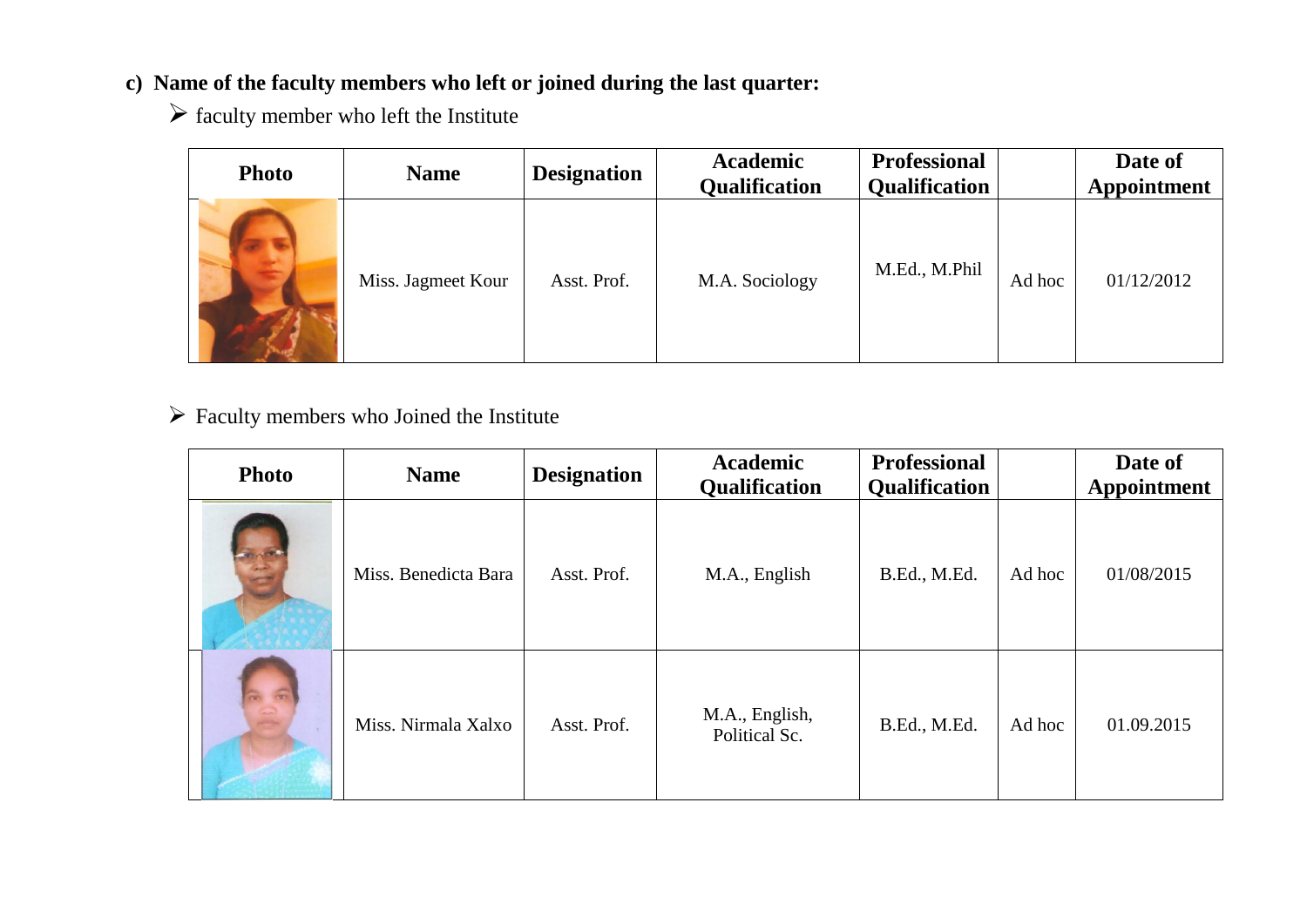| 65 | Mrs. Naghmana<br>Andlib Khan | Asst. Prof. | M.A. Sociology | B.Ed., M.Ed. | Ad hoc | 01.08.2014 |
|----|------------------------------|-------------|----------------|--------------|--------|------------|
|    | Mr. Harish Kumar<br>Niraj    | Asst. Prof. | M.A., M.Com    | B.Ed., M.Ed. | Ad hoc | 01.09.2014 |

**d) Name of the Students admitted during the current session along with qualification, Percentage of marks in qualifying examination and in the entrance test, date of admission:**

| S.N.           | <b>Name of The Students</b> | <b>Qualification</b> | Percentage of<br>marks in the<br><b>Qualifying Exam</b> | <b>Percentage of</b><br><b>Entrance test</b><br>(Pre. B.Ed) | Date of<br>admission |
|----------------|-----------------------------|----------------------|---------------------------------------------------------|-------------------------------------------------------------|----------------------|
|                | <b>AGNES TIGGA</b>          | M.A.                 | 62                                                      | 41.83                                                       | 29/07/15             |
| 2              | <b>AJEET KUMAR KUJUR</b>    | M.A.                 | 59                                                      | 43.87                                                       | 22/08/18             |
| 3              | <b>AKANCHHA GUPTA</b>       | B.Com.               | 51.1                                                    | 46.93                                                       | 24/08/15             |
| $\overline{4}$ | <b>ALKA SINGH</b>           | B.A.                 | 47.05                                                   | 45.91                                                       | 24/08/15             |
| 5              | <b>AMIT JOSEPH</b>          | B.H.M.               | 76                                                      | 42.85                                                       | 28/07/15             |
| 6              | <b>AMIT KUMAR TIGGA</b>     | B.Sc.                | 52.79                                                   | 51.02                                                       | 8/8/2015             |
| 7              | <b>ANITA BARWA</b>          | B.A                  | 45.52                                                   | 43.87                                                       | 28/07/15             |
| 8              | <b>ANJULATA LAKRA</b>       | M.A.                 | 49.61                                                   | 33.67                                                       | 28/07/15             |
| 9              | <b>ANKITA CHATURVEDI</b>    | M.Sc                 | 75.92                                                   | 51.02                                                       | 10/8/2015            |
| 10             | <b>ANKITA JAISWAL</b>       | B.Sc.                | 46.68                                                   | 40.81                                                       | 10/9/2015            |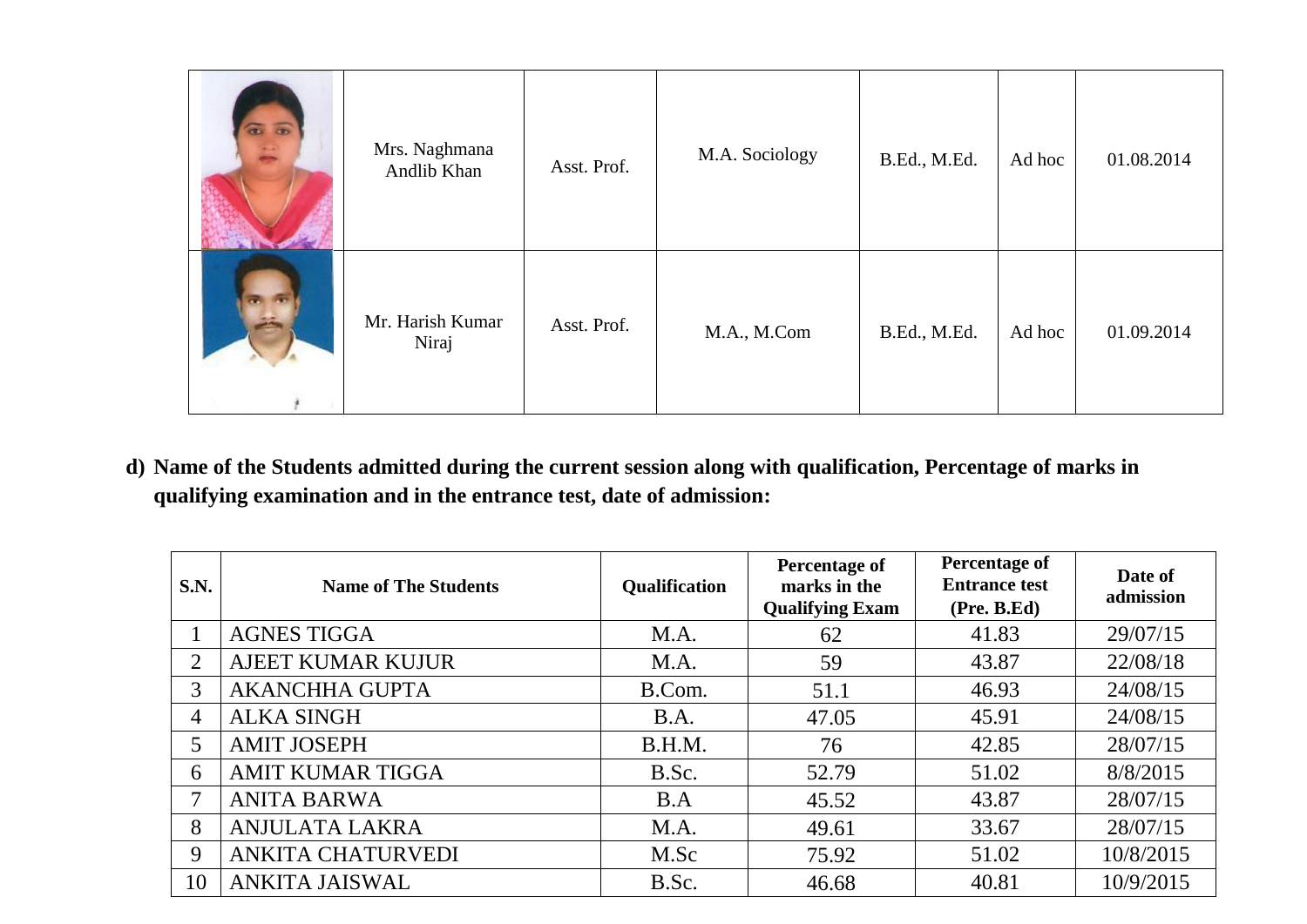| 11 | <b>ANUPOONAM TIRKEY</b>   |              | M.A.  | 46.2  | 47.95 | 7/8/2015  |
|----|---------------------------|--------------|-------|-------|-------|-----------|
| 12 | ASHISH KUMAR NAYAK        |              | B.A.  | 51.15 | 27.55 | 10/8/2015 |
| 13 | <b>ASUNTA MINJ</b>        |              | B.A.  | 51.74 | 47.95 | 10/8/2015 |
| 14 | <b>BINEETA PANNA</b>      |              | B.A.  | 49    | 35.71 | 29/07/15  |
| 15 | DEEP SHIKHA PANDEY        |              | M.A.  | 50.4  | 38.77 | 29/09/15  |
| 16 | DEEPIKA LAKRA             |              | M.A.  | 57.4  | 44.89 | 29/07/15  |
| 17 | <b>DINESHWARI</b>         |              | B.A.  | 53.68 | 52.04 | 10/8/2015 |
| 18 | <b>DIVYA WATE TIRKEY</b>  |              | B.A.  | 52.67 | 30.61 | 29/07/15  |
| 19 | <b>EMMA EKKA</b>          |              | B.A.  | 53    | 38.77 | 28/07/15  |
| 20 | <b>GANSEH KUMAR YADAV</b> |              | B.Sc. | 51    | 41.83 | 14/09/15  |
| 21 | <b>GHANSHYAM YADAV</b>    |              | B.Sc. | 52.15 | 44.89 | 1/10/2015 |
| 22 | <b>GUNJESHWARI APAT</b>   |              | M.Sc. | 59.33 | 44.89 | 26/08/15  |
| 23 | <b>GYAN PRAKASH DUBEY</b> |              | B.Sc. | 53.73 | 46.93 | 26/08/15  |
| 24 | <b>ILINE LAKRA</b>        |              | M.A.  | 57.9  | 30.61 | 29/07/15  |
| 25 | <b>JEEVAN SAROJ BARA</b>  |              | B.A.  | 48.56 | 41.83 | 29/07/15  |
| 26 | <b>JIRMINA TIGGA</b>      |              | M.A.  | 51.9  | 35.71 | 29/07/15  |
| 27 | <b>JOHN DUNGDUNG</b>      |              | B.A.  | 54.88 | 60.2  | 29/07/15  |
| 28 | <b>JYOTI SINHA</b>        |              | M.A.  | 57.1  | 48.98 | 27/08/15  |
| 29 | <b>JYOTI XESS</b>         |              | M.A.  | 50.3  | 37.75 | 28/07/15  |
| 30 | <b>KAJAL KIRAN TOPPO</b>  |              | M.A.  | 44    | 25.51 | 28/07/15  |
| 31 | KALAWATEE KERKETTA        |              | B.A.  | 54.16 | 44.91 | 29/07/15  |
| 32 | <b>KAPILA EKKA</b>        |              | B.A.  | 46.05 | 38.77 | 28/07/15  |
| 33 | <b>KARISHMA TIRKEY</b>    |              | B.A.  | 52    | 39.79 | 28/07/15  |
| 34 | <b>KASMIR EKKA</b>        |              | M.Sc  | 65.58 | 57.14 | 29/07/15  |
| 35 | KHUSBHOO KHALKHO          |              | B.Sc. | 50.79 | 43.87 | 22/08/15  |
| 36 | <b>KIRTI RICHA EKKA</b>   |              | B.C.A | 64.31 | 41.83 | 26/08/15  |
| 37 | <b>LEENA KUJUR</b>        |              | M.A.  | 44.4  | 46.93 | 28/07/15  |
| 38 | <b>MANISH KUMAR</b>       |              | M.B.A | 62.5  | 43.87 | 14/09/15  |
| 39 | <b>MANISHA MINJ</b>       | (H)          | B.A.  | 61.52 | 30.61 | 28/07/15  |
| 40 | <b>MANISHA MINJ</b>       | $\mathrm{J}$ | M.Sc. | 58.66 | 34.69 | 29/07/15  |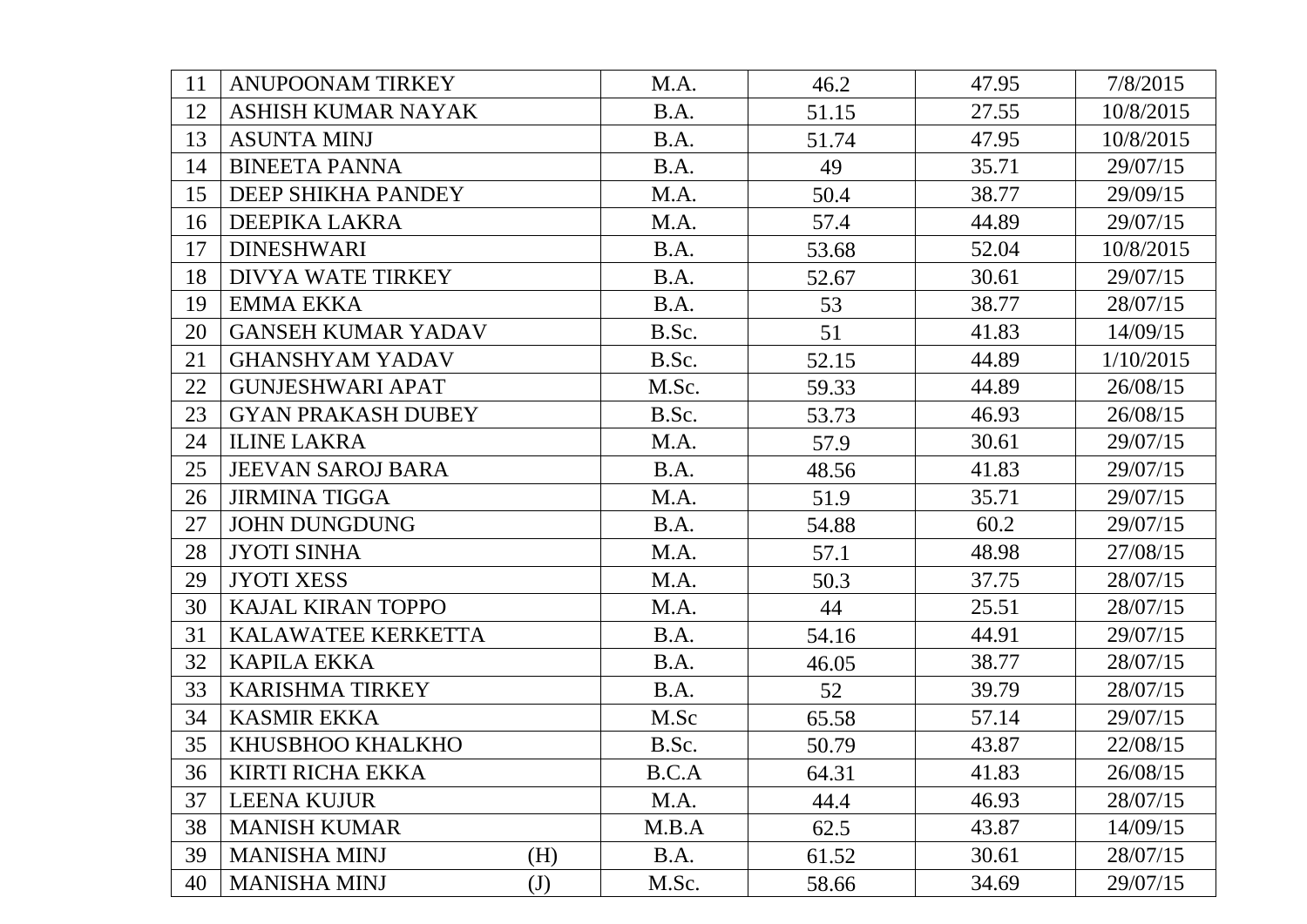| 41 | <b>MEENA YADAV</b>            | B.Sc.    | 60.63 | 52.04 | 7/8/2015  |
|----|-------------------------------|----------|-------|-------|-----------|
| 42 | <b>MOHAN LAL EDGI</b>         | B.A.     | 54.05 | 40.81 | 28/07/15  |
| 43 | MONIKA KERKETTA               | B.Sc.    | 53.33 | 33.67 | 28/07/15  |
| 44 | <b>MUKTILATA TIGGA</b><br>(H) | B.A.     | 47.21 | 38.77 | 28/07/15  |
| 45 | MUKTILATA TIGGA<br>(P)        | M.A.     | 56.2  | 38.77 | 29/09/15  |
| 46 | <b>NEELAM SINGH</b>           | L.L.B.   | 53.05 | 38.77 | 29/09/15  |
| 47 | <b>NEELI ROSE KUJUR</b>       | B.A.     | 59.68 | 32.65 | 28/07/15  |
| 48 | NIDHI KERKETTA                | B.Sc.    | 58.05 | 46.93 | 28/07/15  |
| 49 | <b>NIRMALA MINJ</b>           | B.A.     | 56.5  | 44.89 | 28/07/15  |
| 50 | <b>NISHAD XESS</b>            | B.A.     | 47.42 | 42.85 | 28/07/15  |
| 51 | NITYA TOPPO                   | B.A.     | 51.63 | 22.44 | 29/07/15  |
| 52 | <b>OSCAR KIRO</b>             | B.A.     | 60.12 | 40.81 | 29/07/15  |
| 53 | PANCHAM KUMAR VAIDYA          | B.A.     | 60    | 55.1  | 7/8/2015  |
| 54 | PARMESHWARI                   | M.A.     | 52    | 53.06 | 7/8/2015  |
| 55 | PARUL JAISWAL                 | B.Com.   | 47.94 | 46.93 | 26/08/15  |
| 56 | <b>POOJA PASWAN</b>           | M.Com    | 58.5  | 47.95 | 27/08/15  |
| 57 | POOJA PAUL                    | B.A.     | 57.05 | 39.79 | 28/09/15  |
| 58 | PRADEEP BESRA                 | B.A.     | 49.83 | 56.12 | 28/07/15  |
| 59 | PREMIKA ANUPAMA BAXLA         | M.Com    | 60.2  | 41.83 | 24/08/15  |
| 60 | PRIYANKA MINJ                 | M.A.     | 53    | 52.04 | 10/8/2015 |
| 61 | PRIYANKA SHRIVASTAVA          | M.Sc.    | 61.15 | 45.9  | 14/09/15  |
| 62 | PUJA KUMARI                   | B.A.     | 60    | 61.22 | 3/8/2015  |
| 63 | <b>PUSHPA TERESA KUJUR</b>    | B.Sc.    | 60.53 | 41.83 | 28/07/15  |
| 64 | <b>PYARO</b>                  | M.A.     | 50.2  | 44.89 | 25/08/15  |
| 65 | RAJESH KUMAR PAINKRA          | Shas.B.A | 58    | 53.61 | 10/8/2015 |
| 66 | <b>RAJESH PRASAD</b>          | M.Sc.    | 63.96 | 37.75 | 14/09/15  |
| 67 | <b>RASHMI KUJUR</b>           | B.Sc.    | 54.27 | 46.93 | 28/07/15  |
| 68 | <b>RASHMI LAKRA</b>           | B.Sc.    | 52.21 | 45.91 | 29/07/15  |
| 69 | <b>REMIS TOPPO</b>            | M.A.     | 57    | 63.26 | 29/07/15  |
| 70 | <b>RENU TIGGA</b>             | M.A.     | 66.75 | 50    | 5/8/2015  |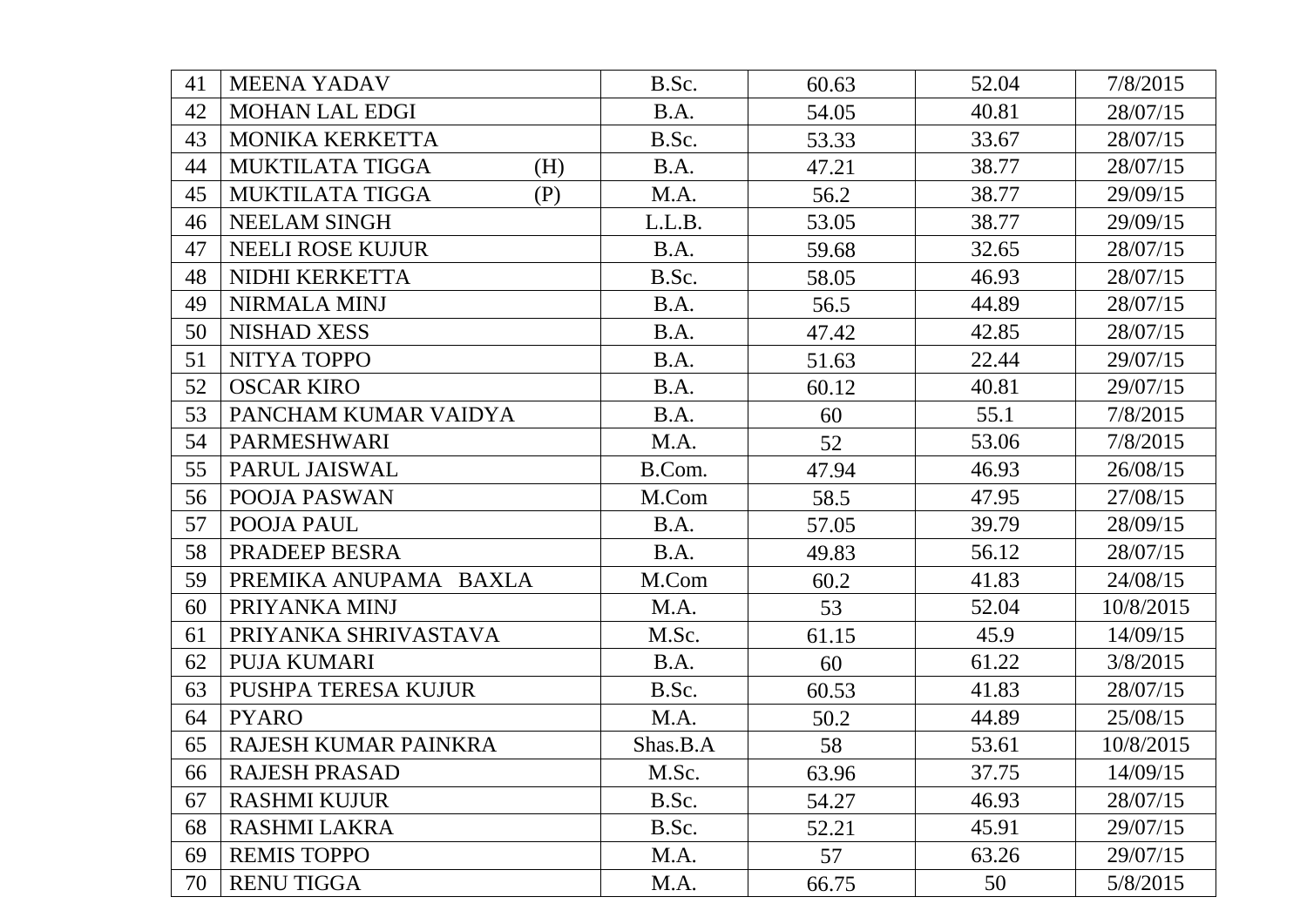| 71 | <b>RENUKA TIRKEY</b>        | B.Sc.   | 68.67 | 59.18 | 8/8/2015  |
|----|-----------------------------|---------|-------|-------|-----------|
| 72 | <b>RESHMA TOPPO</b>         | B.A.    | 45.32 | 40.81 | 28/07/15  |
| 73 | <b>ROSHAN TOPPO</b>         | B.A.    | 46.5  | 37.75 | 28/07/15  |
| 74 | RUKSANA SAWAIYA             | B.Sc.   | 56.05 | 51.02 | 4/8/2015  |
| 75 | <b>RUNI KUJUR</b>           | M.A.    | 47.9  | 47.95 | 28/07/15  |
| 76 | <b>SALITA</b>               | B.Sc.   | 55.68 | 53.06 | 10/8/2015 |
| 77 | <b>SANDHYA EKKA</b>         | B.Sc.   | 56.15 | 55.1  | 28/07/15  |
| 78 | <b>SANDHYA MINJ</b>         | B.A.    | 57.47 | 38.77 | 29/07/15  |
| 79 | <b>SANJAY YADAV</b>         | B.A.    | 58.44 | 59.18 | 10/8/2015 |
| 80 | <b>SEEMA KUMARI</b>         | B.A.    | 58.6  | 45.91 | 11/9/2015 |
| 81 | SHAISTELA SOSAN MALA TIRKEY | M.Sc.   | 52.5  | 48.98 | 29/07/15  |
| 82 | <b>SHANTA BHANJAR</b>       | B.A.    | 58.5  | 40.81 | 28/07/15  |
| 83 | <b>SHANTI SUSHMA BARWA</b>  | B.A.    | 68.13 | 36.73 | 28/07/15  |
| 84 | <b>SHASHI SAROJ EKKA</b>    | M.A.    | 51.7  | 48.98 | 28/07/15  |
| 85 | <b>SNEHA GUPTA</b>          | B.Sc.   | 56.1  | 56.12 | 4/8/2015  |
| 86 | <b>SOHAN SINGH MUNDA</b>    | B.A.    | 53.13 | 46.93 | 21/08/15  |
| 87 | <b>SOMI ALI SIDDIQUI</b>    | M.Sc.   | 64.88 | 46.93 | 26/08/15  |
| 88 | <b>SONAM MINJ</b>           | B.A.    | 54.1  | 36.73 | 29/07/15  |
| 89 | <b>SUBHADRA KUJUR</b>       | M.A.    | 56.6  | 43.87 | 28/07/15  |
| 90 | <b>SUCHITA KUMARI</b>       | B.Sc.   | 69    | 45.9  | 28/07/15  |
| 91 | <b>SUCHITA LAKRA</b>        | B.Sc.   | 52.53 | 47.95 | 29/07/15  |
| 92 | SUJEET KUMAR TEKAM          | M.Sc.   | 63.5  | 36.73 | 14/09/15  |
| 93 | <b>SUKESHNI TIRKEY</b>      | B.Sc.   | 47.63 | 39.79 | 29/07/15  |
| 94 | <b>SUNIL KUMAR XALXO</b>    | M.Phil. | 79.96 | 52.04 | 8/8/2015  |
| 95 | <b>SURABHI DWIVEDI</b>      | M.A.    | 51.9  | 38.77 | 28/09/15  |
| 96 | <b>UMESH KUMAR GUPTA</b>    | B.Com.  | 56.74 | 38.77 | 30/09/15  |
| 97 | <b>VIDYAWATI SINGH</b>      | B.A.    | 50.32 | 29.59 | 5/8/2015  |
| 98 | <b>VINITA XAXA</b>          | B.A.    | 57.78 | 32.65 | 29/07/15  |
| 99 | <b>VINOD KUMAR TIRKEY</b>   | B.A.    | 47.89 | 47.95 | 5/8/2015  |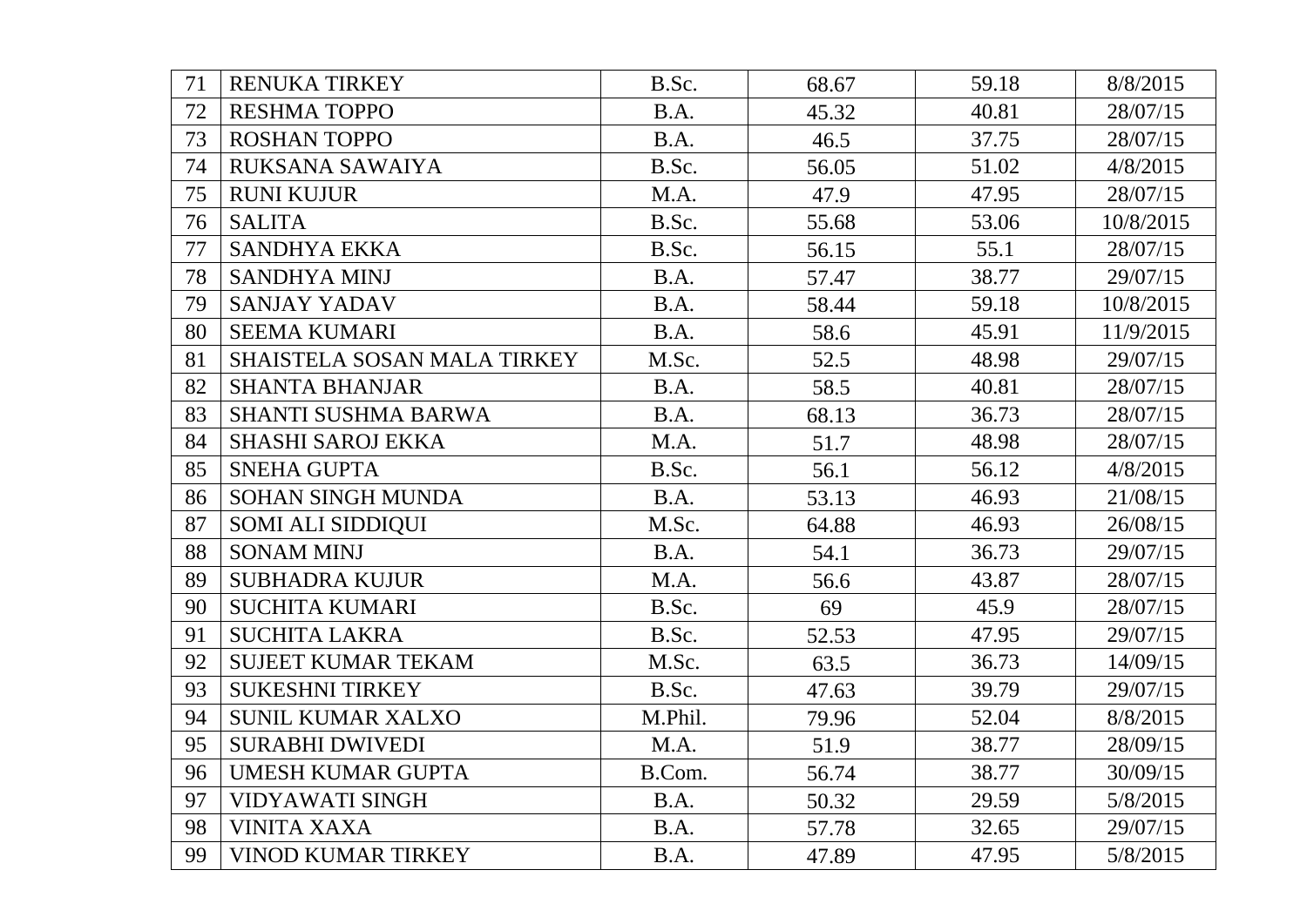#### **e) Fee charged from students:**

Admission Registration fee 300/- (Non refundable)

Programme fee as per the below **–**

| Year         | C.G.       | <b>Other State</b> |
|--------------|------------|--------------------|
| 1 St         | $29750=00$ | $29750=00$         |
| $\lambda$ nd |            |                    |

It is to be noted that though the fee is fixed for both years, there may be a periodic nominal increase to meet the rise in costs

### **f) Available Infrastructural facilities (Exclusively for B.Ed.)**

- 1. Four class rooms.
- 2. Multipurpose hall.
- 3. Prayer hall.
- 4. ET room.
- 5. Psychology lab.
- 6. Science lab.
- 7. Computer lab.
- 8. Reception room.
- 9. Separate common rooms for girls and boys.
- 10.Campus sitting arrangements.
- 11.Separate toilets for boys, girls and faculty.
- 12.Two store rooms.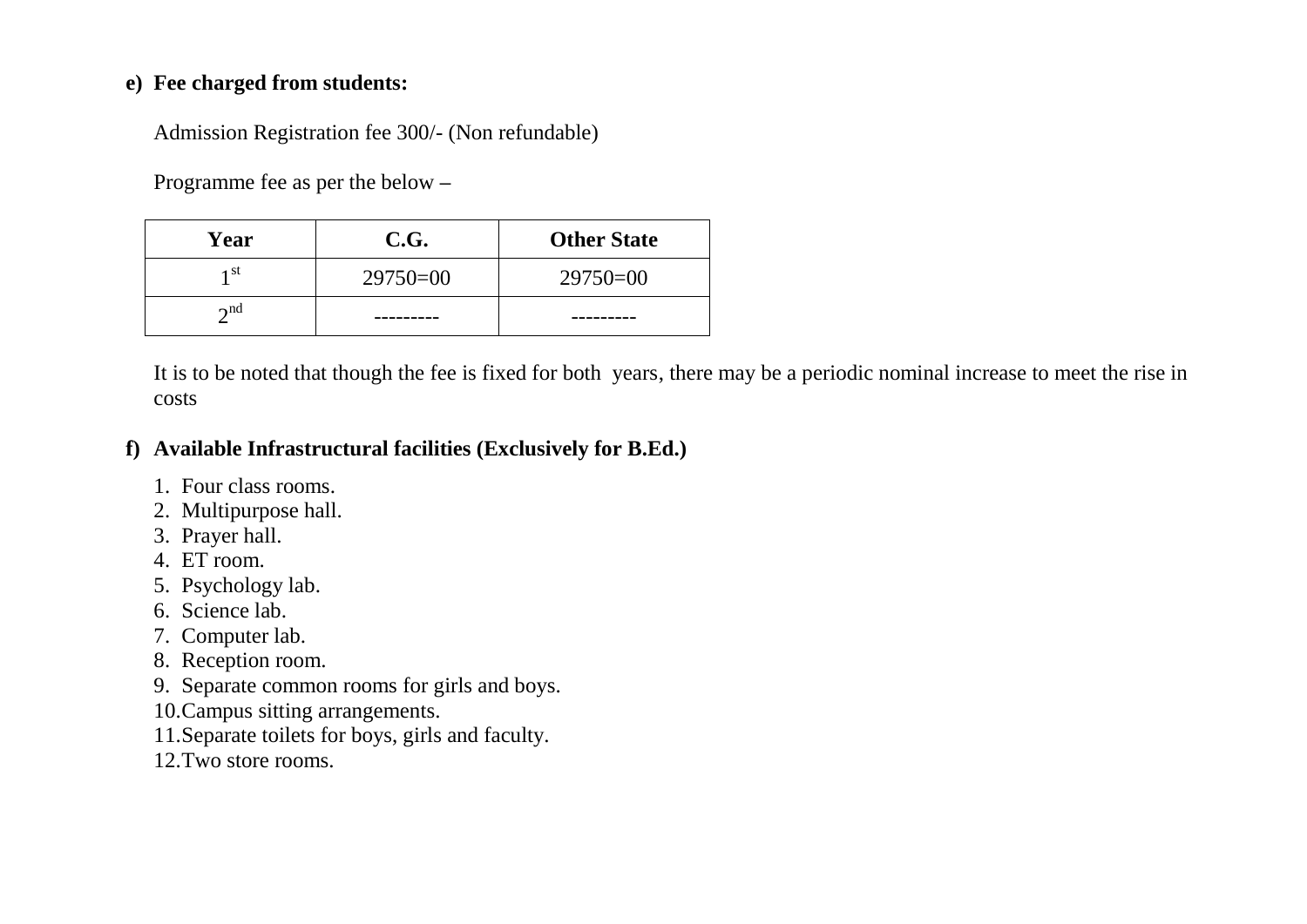## **Common Facilities:**

- 1. Library facilities.
- 2. Canteen facilities.
- 3. Sports ground (1 Basket ball court, 1 tennis court, 1 hand ball court, Foot ball court, Hockey court, Indoor games)

### **g) Facilities added during the last quarter 2014-15**

| S.N.           | <b>Date</b> | <b>Particular</b>                           | <b>Amount</b> |
|----------------|-------------|---------------------------------------------|---------------|
| $\mathbf{1}$   | 12/06/2014  | Library development & management (Software) | $40,000=00$   |
| $\overline{2}$ | 13/06/2014  | Writing chairs 50 pieces                    | $1,02,600=00$ |
| 3              | 13/06/2014  | Computer Table 1 piece                      | $4,104=00$    |
| $\overline{4}$ | 20/06/2014  | Website development                         | $26,966=00$   |
| 5              | 20/06/2014  | Library Table 2 Pieces                      | $57,957=00$   |
| 6              | 22/06/2014  | <b>Library Table 2 Pieces</b>               | $9,480=00$    |
| $\overline{7}$ | 24/07/2014  | C.C. TV                                     | $13,850=00$   |
| 8              | 09/08/2014  | <b>Samsung Air Conditioner</b>              | $40,000=00$   |
| 9              | 26/09/2014  | Library books 258 Pieces                    | $1,68,325=00$ |
| 10             | 29/09/2014  | Khalsa Harmonium                            | $10,000=00$   |
| 11             | 11/10/2014  | Library books 33 Pieces                     | $6,619=00$    |
| 12             | 27/11/2014  | <b>Sports Materials</b>                     | $11,230=00$   |
| 13             | 12/02/2015  | Sharees (Dance) 10 Pieces                   | $2,550=00$    |
| 14             | 09/03/2015  | Racks for Library 6 Pieces                  | $34,542=00$   |
| 15             | 09/03/2015  | <b>Chairs 6 Pieces</b>                      | $15,732=00$   |
| 16             | 20/03/2015  | Disha Nirdesh boards                        | $2,200=00$    |